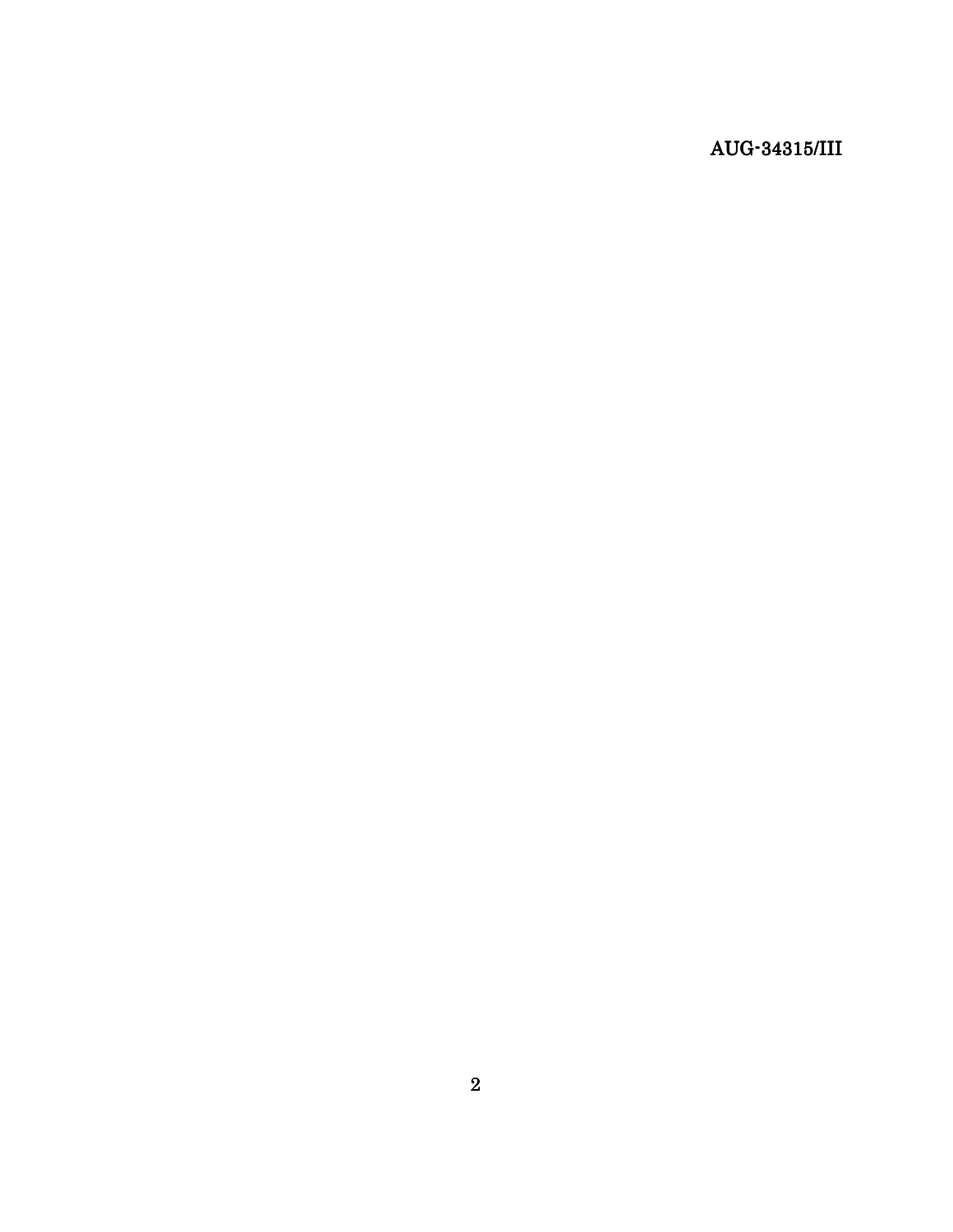# LIFE SCIENCE

# Paper III

# Time Allowed : 2½ Hours] [Maximum Marks : 150

Note : This paper contains Seventy Five  $(75)$  multiple choice questions. Each question carries Two  $(2)$  marks. Attempt All questions.

| 1. | Biosystematics is concerned with                                                                                                     | 2. | which of the following<br>In           |
|----|--------------------------------------------------------------------------------------------------------------------------------------|----|----------------------------------------|
|    | information on:                                                                                                                      |    | Bryophytes, pseudo-elaters are         |
|    | $\Omega$<br>evolution and classification of                                                                                          |    | formed:                                |
|    | populations                                                                                                                          |    | (A) Marchantia                         |
|    | variability<br>of<br>( <i>ii</i> ) genetic<br>populations                                                                            |    | (B) Riccia                             |
|    | ( <i>iii</i> ) breeding<br>of<br>behaviour<br>populations<br>( <i>iv</i> ) Competition<br>and<br>local<br>adaptations of populations |    | $(C)$ <i>Sphagnum</i>                  |
|    |                                                                                                                                      | 3. | (D) Anthoceros                         |
|    |                                                                                                                                      |    | The motile male gamete forms in        |
|    |                                                                                                                                      |    | $both$                                 |
|    | (A) $(i)$ and $(ii)$ only                                                                                                            |    | (A) Cycas and Ginkgo                   |
|    | (B) $(i)$ and $(iii)$ only                                                                                                           |    | (B) <i>Ginkgo</i> and <i>Pinus</i>     |
|    | $(C)$ $(j)$                                                                                                                          |    | (C) <i>Pinus</i> and <i>Gnetum</i>     |
|    | (D) $(i)$ , $(ii)$ , $(iii)$ and $(iv)$                                                                                              |    | (D) <i>Gnetum</i> and <i>Juniperus</i> |
|    |                                                                                                                                      |    |                                        |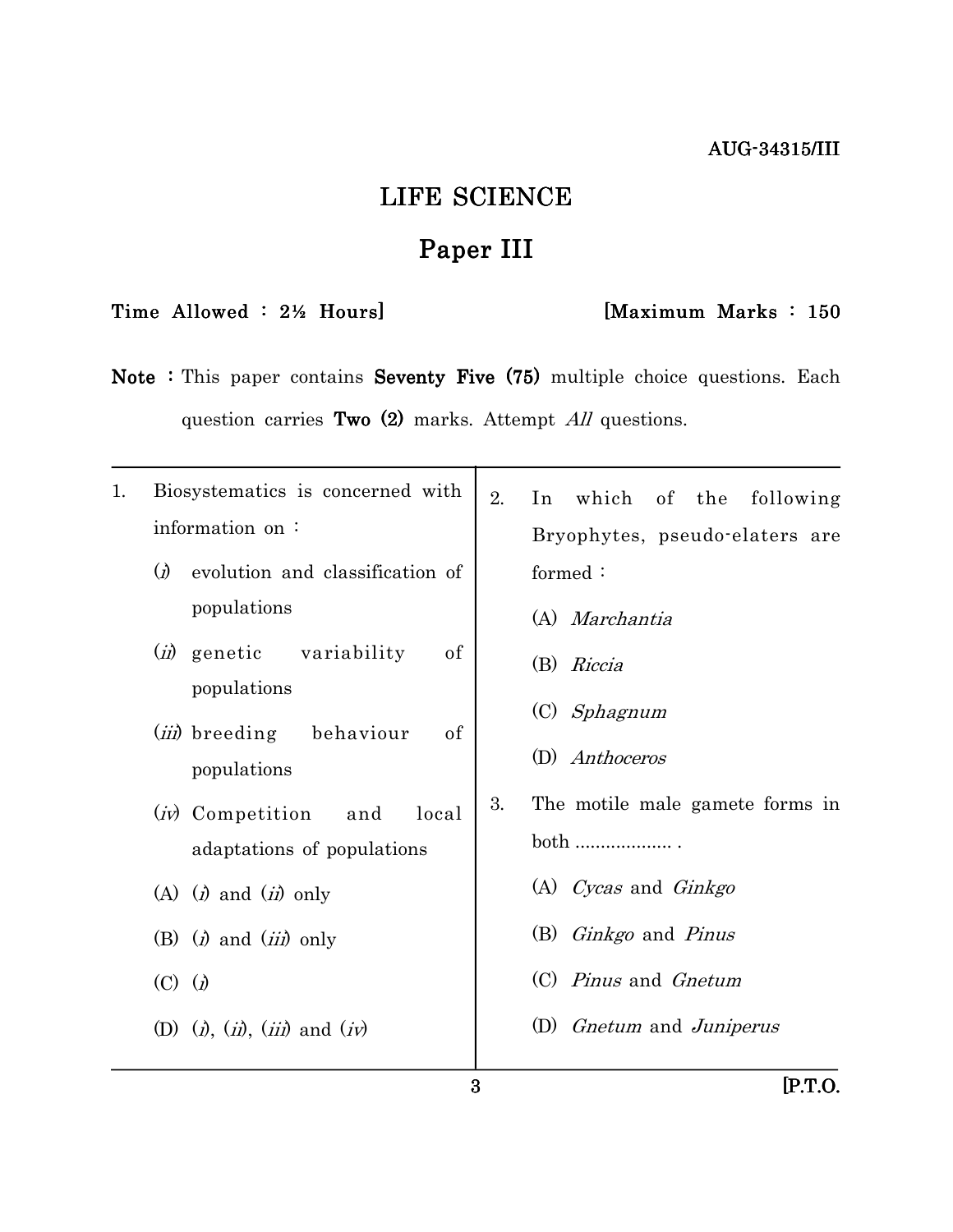- 4. Cytoplasmic Male Sterility (CMS) is the result of ...................... in the mitochondrial genome.
	- (A) hybridization
	- (B) mutation
	- (C) selection
	- (D) recombination
- 5. As per N.I. Vavilov's concept, primary centres of origin of crop plants have great ................... .
	- (A) genetic diversity
	- (B) phenetic diversity
	- (C) ecosystem diversity
	- (D) biodiversity
- 6. In photorespiration, the incorporation of one molecule of  $O_2$ into the 2, 3–enediol isomer of ribulose 1, 5-biphosphate generates an unstable intermediate that rapidly splits into ................... .
	- (A) 2-phosphoglycolate and 3-phosphoglycerate
	- (B) 2-phosphoenol pyruvate and 2-phosphoglycolate
	- (C) 3-phosphoglycerate and 2-phosphoenol pyruvate
	- (D) 2-phosphoglycolate and 2-phosphoglyoxylate
- 7. Which growth regulator helps to reduce the senescence of leaf ?
	- (A) Auxin
	- (B) Cytokinin
	- (C) Gibberellin
	- (D) Ethylene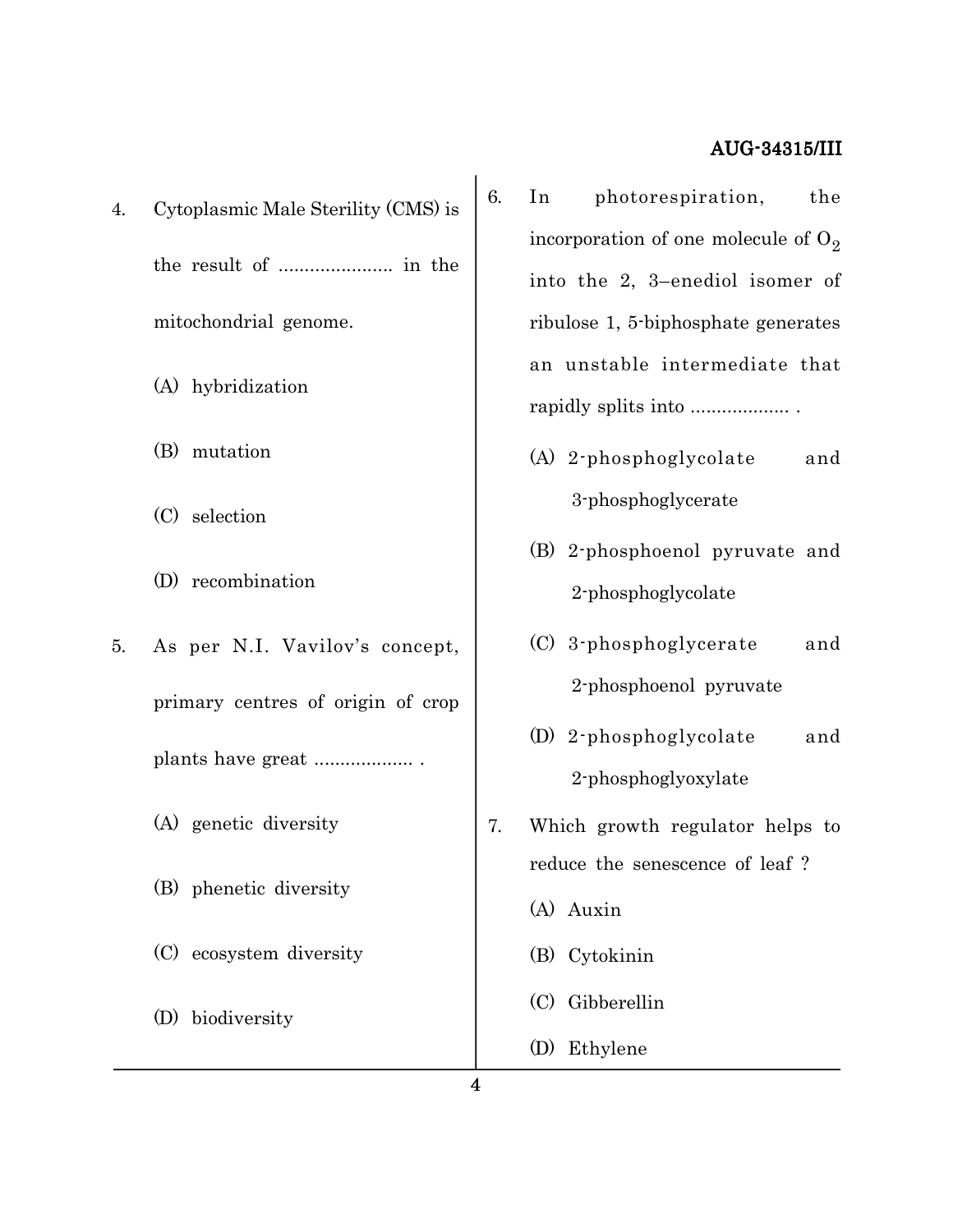8. Which of the following crops is autotetraploid ?

(A) Potato

- (B) Banana
- (C) Wheat
- (D) Sweet potato
- 9. Effective breeding for disease

resistance is achieved by creating

..................... .

(A) artificial epidemics

(B) greenhouses

(C) field surveys

(D) hybrids

- 10. Cybrids are obtained by the technique :
	- (A) Micropropagation
	- (B) Protoplast fusion
	- (C) Genetic transformation
	- (D) Pollen culture
- 11. The nematode body cavity is a pseudocoel because it :
	- (A) is surrounded by a muscle layer and lined by the alimentary canal
	- (B) is filled with pseudocoelomic fluid
	- (C) has very little parenchyma
	- (D) contains large cells called pseudo-coelomocytes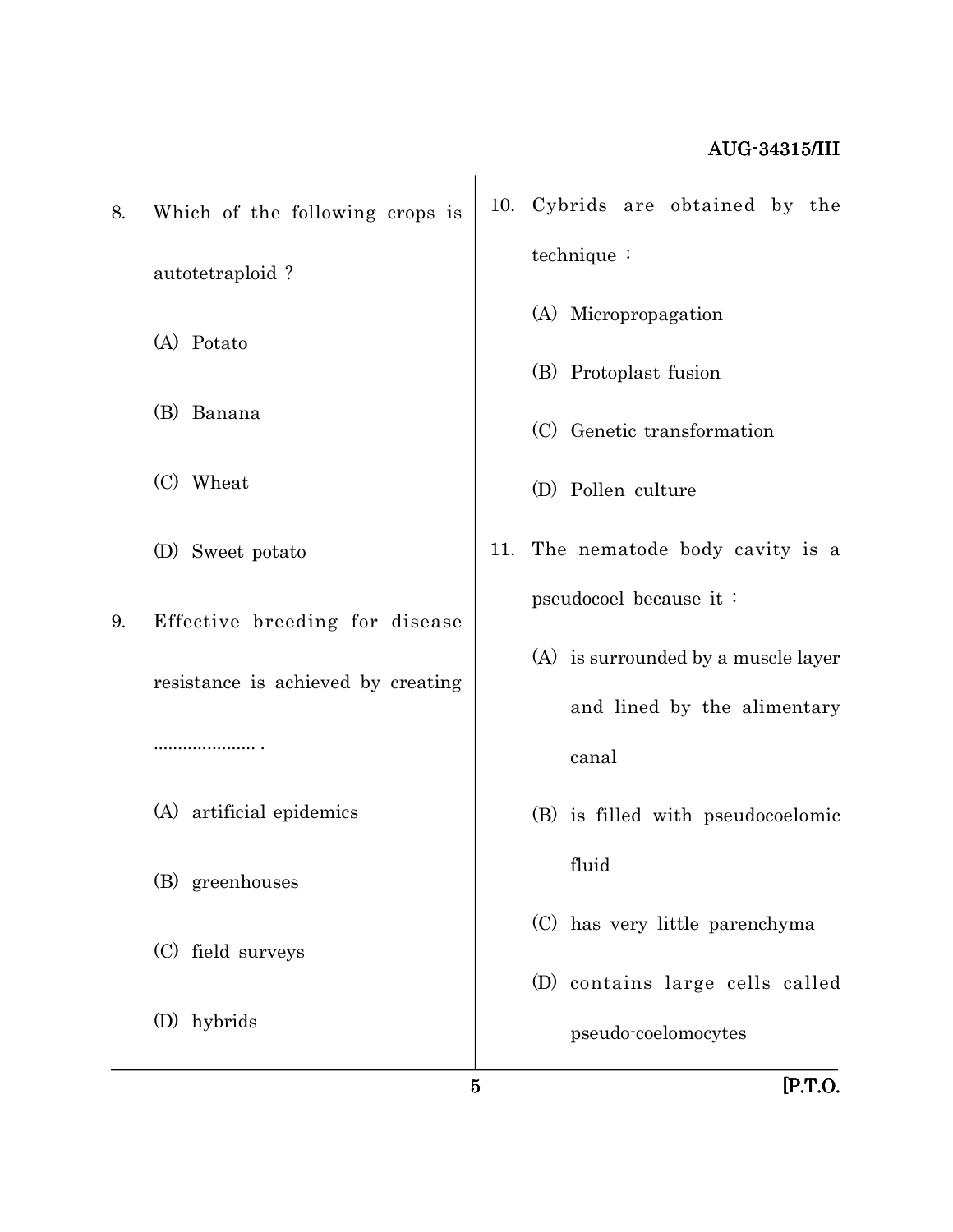- 12. In which snake the third supralabial scale touches the eye and the nostril ?
	- (A) Russell's viper
	- (B) Cobra
	- (C) Krait
	- (D) Rat-snake
- 13. The structural and functional unit of muscle contraction is the :
	- (A) Myofibril
	- (B) Myosin
	- (C) Sarcomere
	- (D) A and I bands
- 14. Action potential of neurones does not follow :
	- (A) graded potential
	- (B) a threshold of stimulation
	- (C) the all or none law
	- (D) an influx of sodium ions
- 15. Vitellogenesis is facilitated by :
	- (A) Corpus luteum
	- (B) Granulosa
	- (C) Placenta
	- (D) Yolk sac
- 16. In mammals the circadian clock is located within the :
	- (A) suprachiasmatic nucleus
	- (B) cerebellar cortex
	- (C) basal ganglia
	- (D) frontal cortex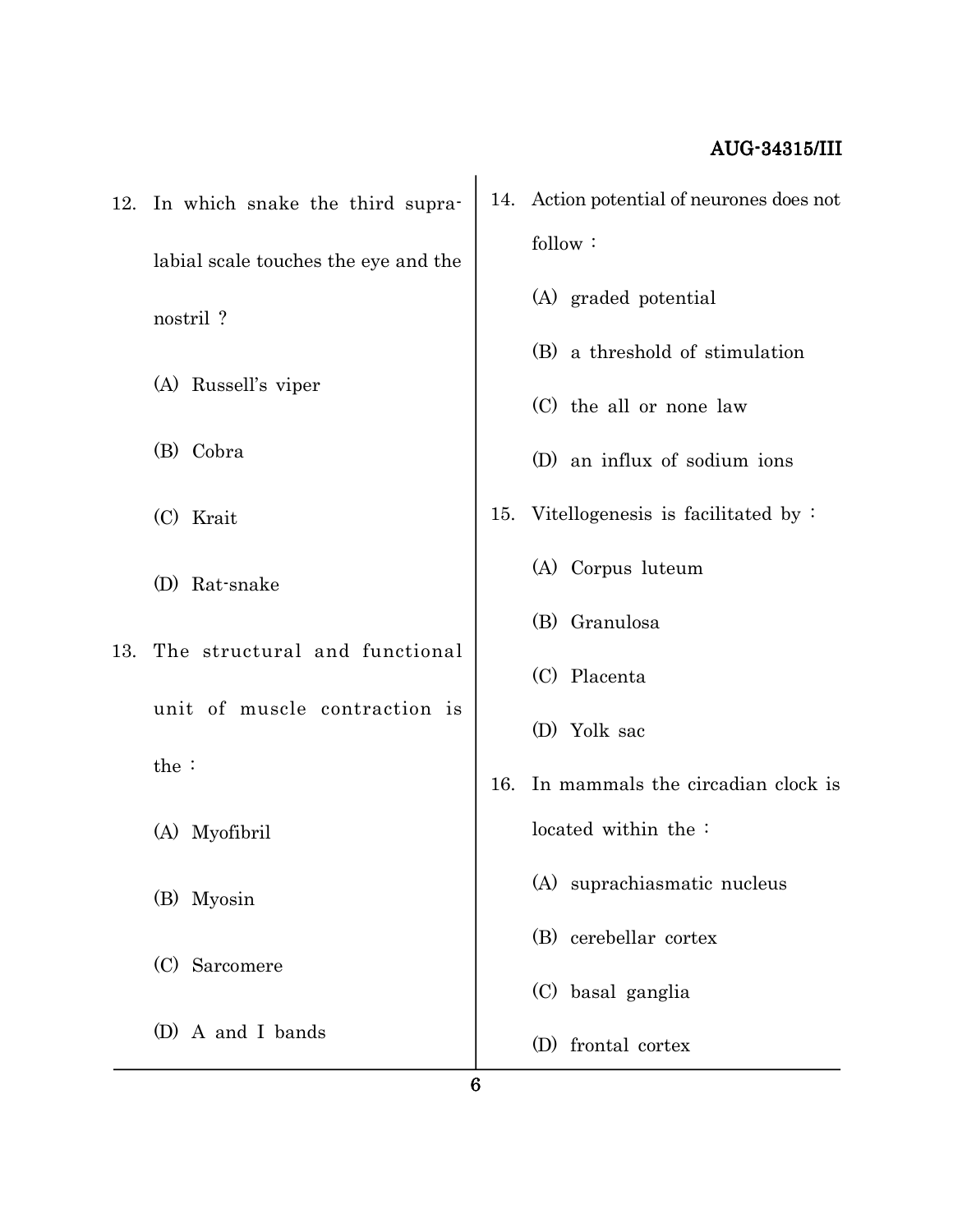- 17. Orienting response of organisms in which an animal turns to face an oncoming current of water is known as :
	- (A) geotaxis
	- (B) hydrotaxis
	- (C) rheotaxis
	- (D) thigmotaxis
- 18. As compared to plain-dwellers, residents of high altitudes are likely to have :
	- (A) increased haemoglobin and increased number of erythrocytes
	- (B) larger RBCs and smaller volume of blood
	- (C) elevated body temperature and high breathing rate
	- (D) reduced haemoglobin and smaller number of erythrocytes
- 19. The vegetative stage of the malarial parasite is known as : (A) trophozoite (B) sporozoite (C) schizozoite (D) merozoite
- 20. The insoluble protein fraction of silk
	- is :
	- (A) elastin
	- (B) fibroin
	- (C) keratin
	- (D) sericin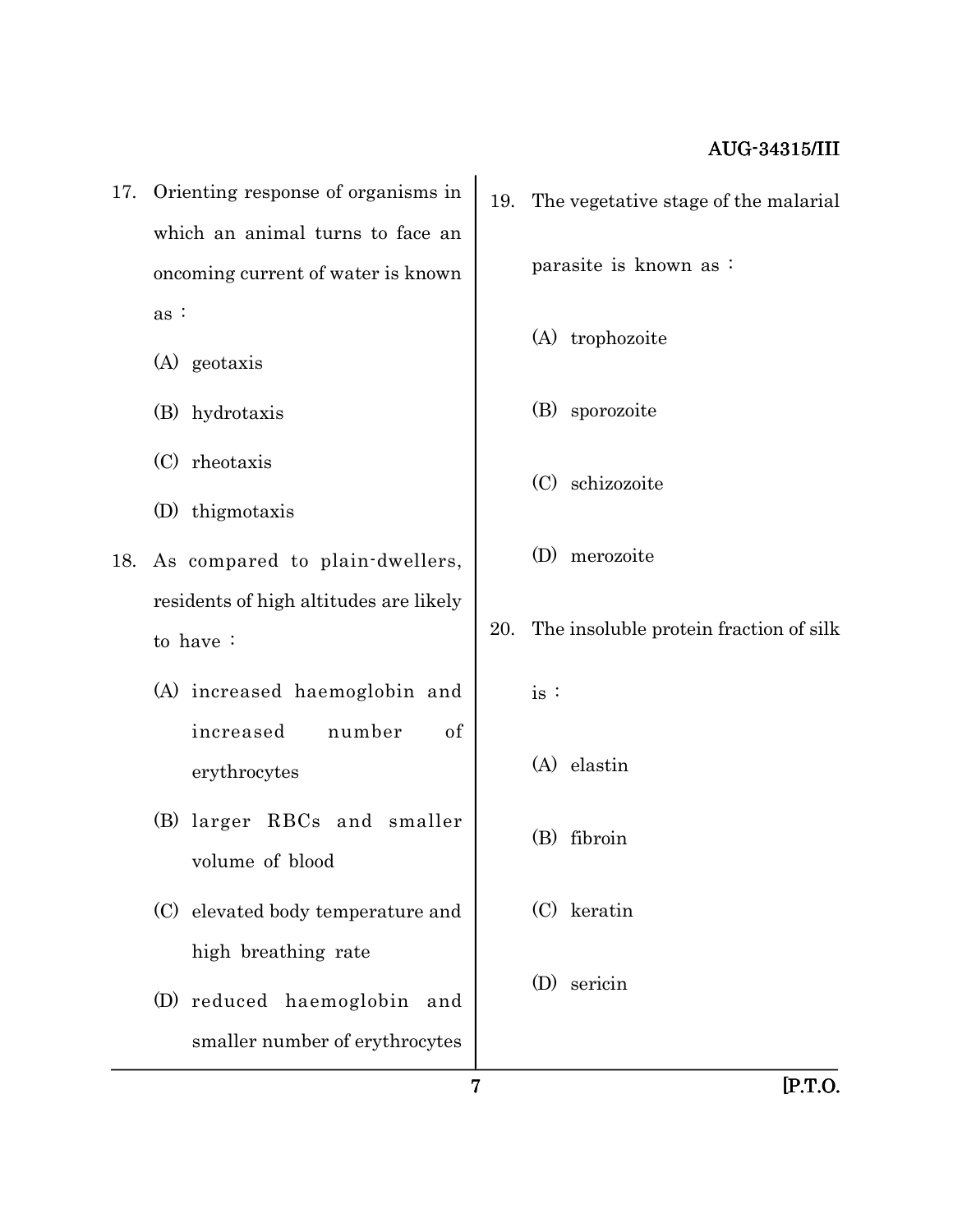- 21. Which of the following substances or agent is paving the way to understanding a larger phenomenon of environmental signaling ?
	- (A) Teratogens
	- (B) Carcinogens
	- (C) Mutagens
	- (D) Estrogens
- 22. The initial step in adhesion between leucocytes and endothelial cells that line blood vessels is mediated by a family of transmembrane proteins is called :
	- (A) Selectins
	- (B) Spectrin
	- (C) Ankyrin
	- (D) Porins
- 23. As per IUCN a large area of unmodified or slightly modified land, and/or sea retaining its natural character and influence, without permanent or significant habitation, which is protected and managed so as to preserve its natural condition is called as :
	- (A) strict nature reserve
	- (B) wilderness area
	- (C) national park
	- (D) natural monument
- 24. The "C-value paradox" of evolution of genomes states that :
	- (A) increase in the number of protein coding genes is proportional to the increase in the genome size
	- (B) increase in the number of protein-coding genes is not proportional to the increase in the genome size
	- (C) the number of genes is greater in higher organisms than the relative increase in the genome size
	- (D) all chromosomes have more or less same number of genes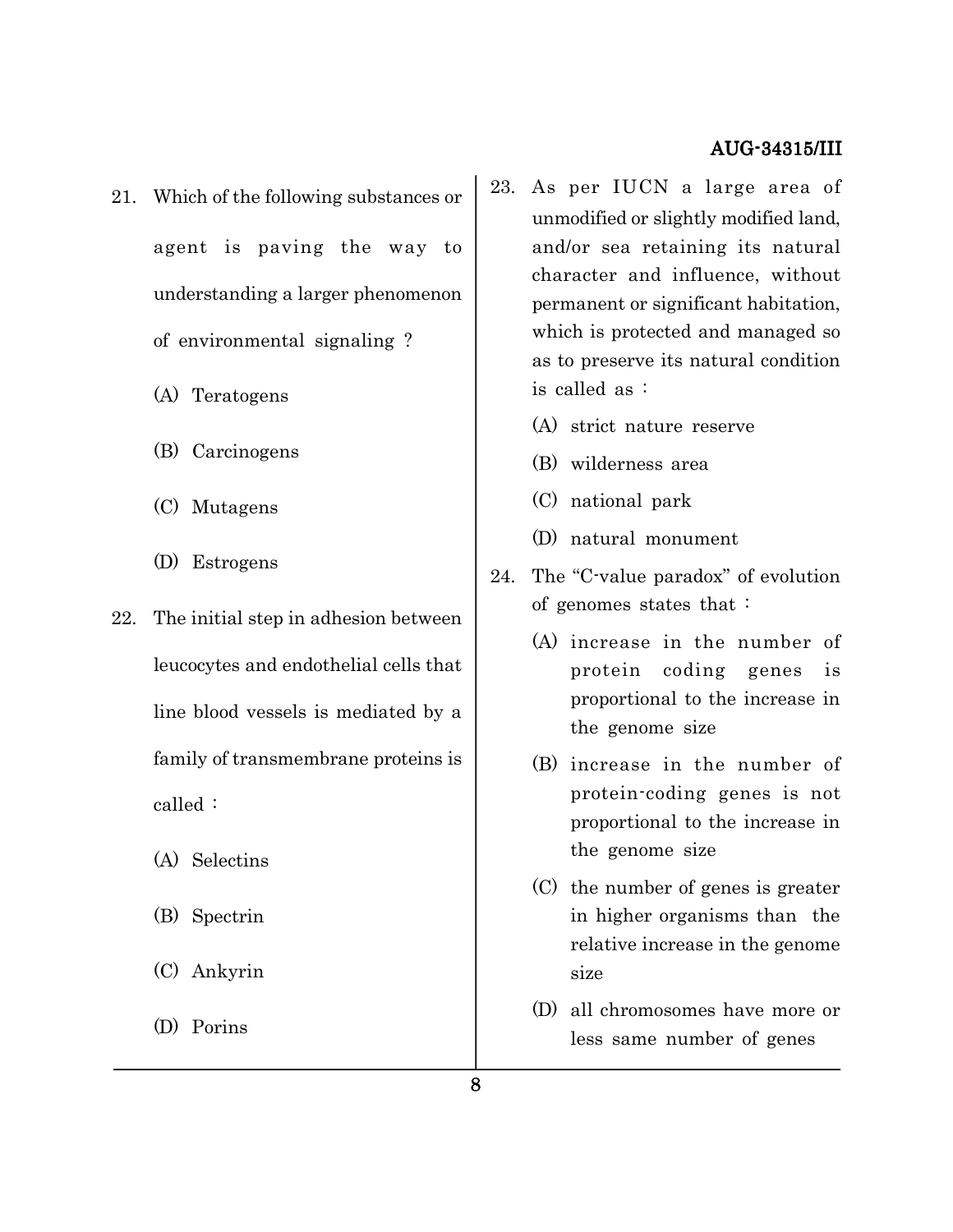- 25. The rate of spontaneous depurination in DNA is about  $10<sup>4</sup>$ purines per day in a mammalian cell. This type of spontaneous mutation is caused by :
	- (A) breaking of the N-glycosidic bond
	- (B) breaking of the phosphodiester bond
	- (C) breaking of the hydrogen bond
	- (D) deamination of adenine or guanine base
- 26. Polytene chromosome of Drosophila is a good experimental system to study :
	- (A) DNA replication
	- (B) DNA recombination
	- (C) Inducible gene expression
	- (D) Chromosomal translocation
- 27. Which of the following types of histone modifications causes epigenetic regulation of eukaryotic chromatin leading to active transcription :
	- (A)  $H_3$ - $K_9$ -acetylation
	- (B)  $H_3$ - $K_9$ -trimethylation
	- (C)  $H_4$ <sup>-</sup> $K_{10}$ -phosphorylation
	- (D)  $H_1$ -phosphorylation
- 28. Water is effective in screening the electrostatic interactions between dissolved ions because it has :
	- (A) a high dielectric constant
	- (B) a high fluidity property
	- (C) a high electrical conductivity
	- (D) a neutral pH value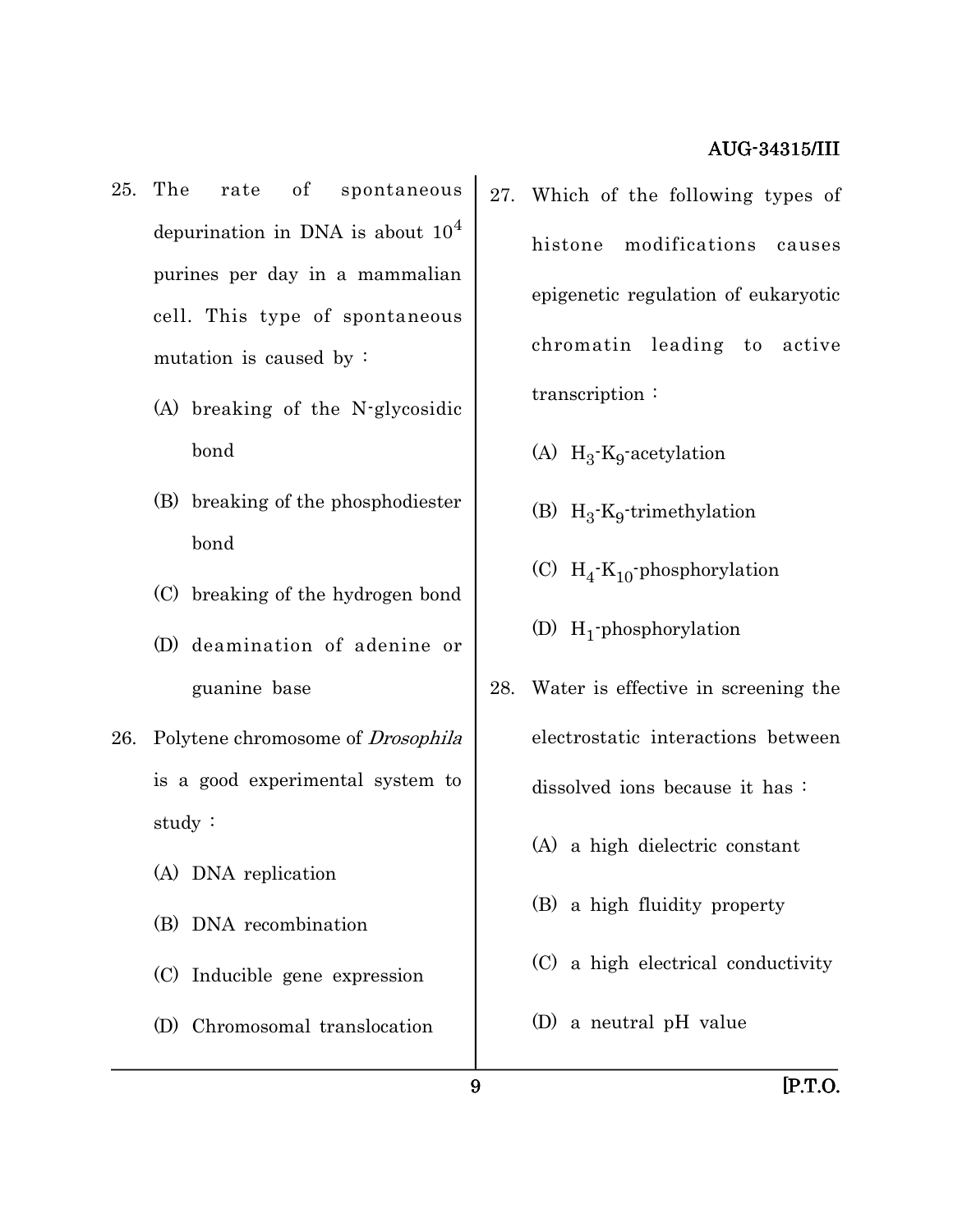- 29. Food webs based on the concept who eats whom, emphasizing the feeding relationships are called :
	- (A) Energy flow food webs
	- (B) Functional food webs
	- (C) Connectedness webs
	- (D) Source webs
- 30. The pyramid of productivity or energy flow is always :
	- (A) in upright position
	- (B) subject to reversals
	- (C) in inverted position
	- (D) subject to no change
- 31. Rotavirus is a common cause of diarrhoea in children. Which of the following statements best describes rotavirus ?
	- (A) It is an RNA virus
	- (B) Tests for detection of antigen are rarely useful
	- (C) Culture is the routine method of confirming infection
	- (D) It is rarely a nosocomial pathogen
- 32. Pseudomonas aeruginosa is a ubiquitos bacterium. The underlying condition of the patient is a major factor in the virulence of P. aeruginosa Which of the following is a major determinant of the pathogenicity of this organism ?
	- (A) Fluorescein
	- (B) Pyocyanin
	- (C) Pyoverdin
	- (D) Exotoxin A
- 33. Analysis of the metabolites produced by an organism fermentation of glucose reveals small amounts of 6-phosphogluconic acid. This fermentation organism is most likely to be :
	- (A) Enterobacter
	- (B) Escherichia
	- (C) Leuconostoc
	- (D) Streptococcus lactis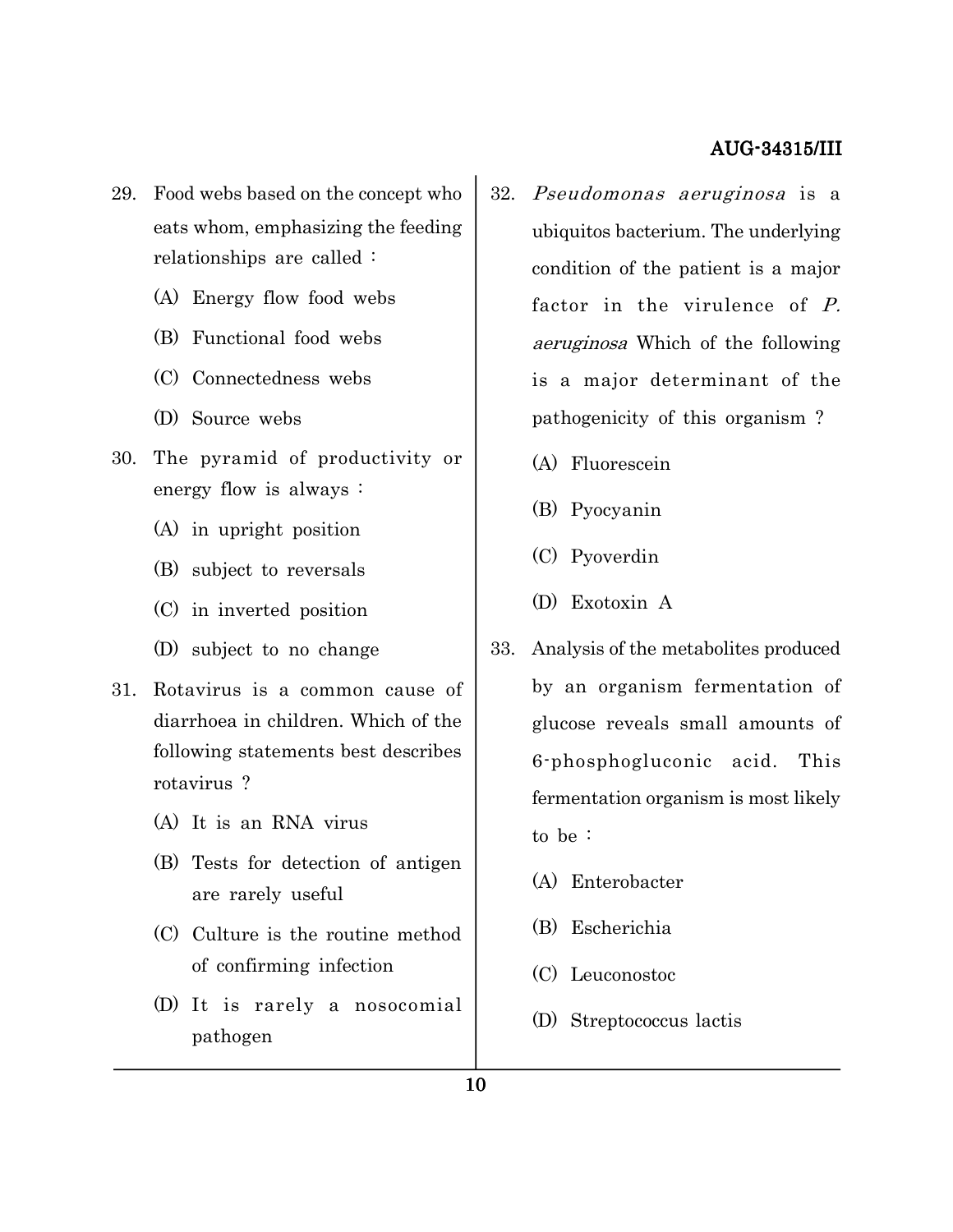- 34. How many of the following bacteria are involved in asymbiotic nitrogen fixation ? Azotobacter, Azospirillum, Rhizobium, Agrobacterium, Beijerinkia
	- $(A)$  1
	- (B) 2
	- (C) 3
	- (D) 4
- 35. The synthesis of 5-hydroxymethyl cytosine (HMC) during replication, which substitute for cytosine (C) is characteristic features of :
	- (A) Phage  $T_4$
	- (B) Phage  $\lambda$  (lambda)
	- (C) Phage  $\phi$ X174
	- (D) Phage  $M_{13}$
- 36. Endogenous antigens are presented to T-lymphocytes via :
	- (A) MHC class I molecules
	- (B) MHC class II molecules
	- (C) MHC class III molecules
	- (D) Interleukins
- 37. The cells which are key cellular bridge between adaptive and innate immunity are :
	- (A) T cells
	- (B) B cells
	- (C) Dendritic cells
	- (D) Neurons
- 38. When two uncharged atoms are brought very close together, the two nuclei are said to be in van der Waals contact, when the net :
	- (A) attraction is maximum
	- (B) repulsion is maximum
	- (C) attraction is equal to repulsion
	- (D) attraction is minimum
- 39. Sugar pucker conformation of B-form of DNA is :
	- (A) C–2' endo
	- (B) C–3' endo
	- (C) C–2' endo for pyrimidines and C–3' endo for purines
	- (D) C–2' endo for purines and
		- C–3' endo for pyrimidines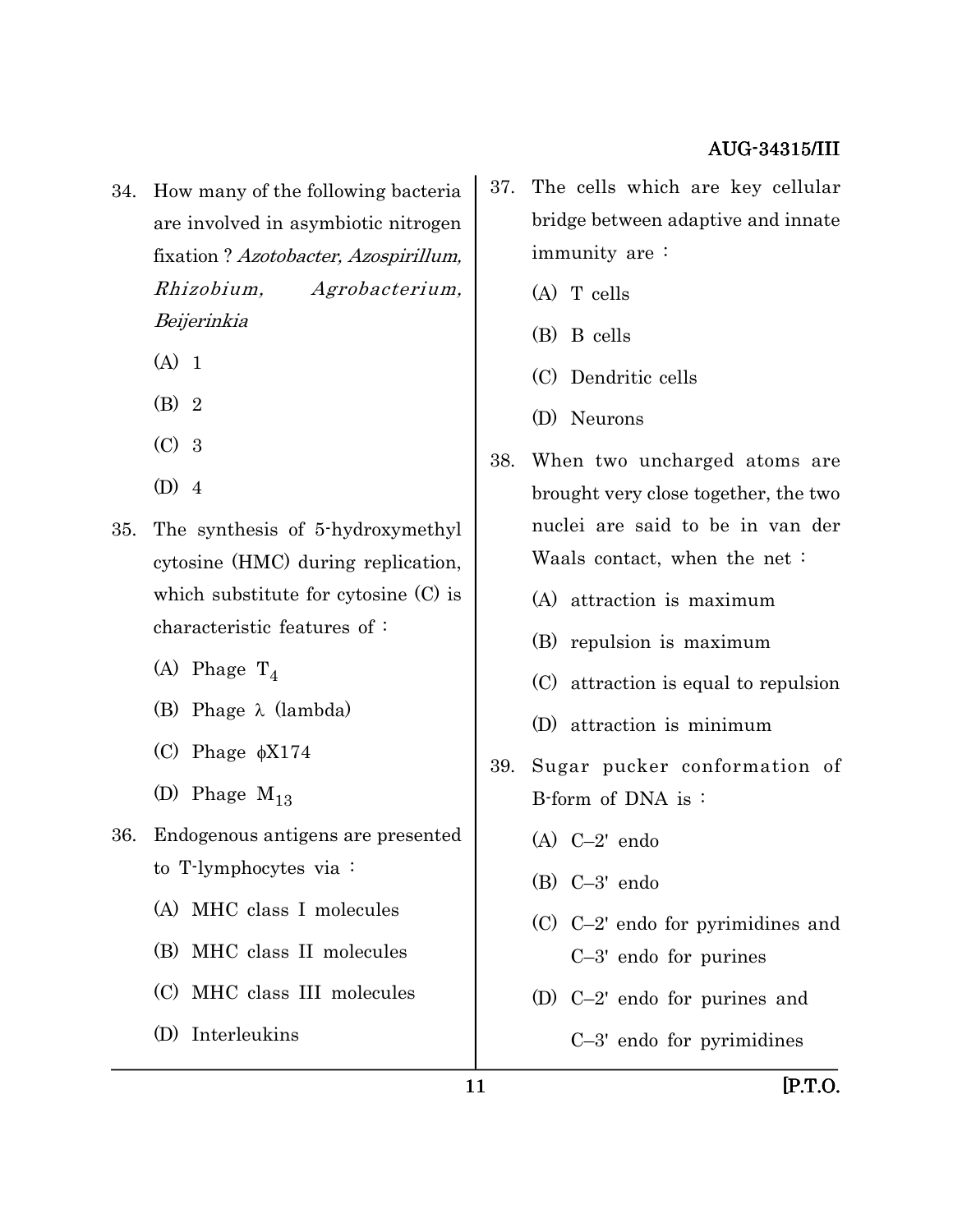- 40. Mixed reversible inhibition is due to :
	- (A) binding of inhibitor to the active site of enzyme
	- (B) inhibitor binds at separate site, but may bind to either E or Es
	- (C) inhibitor binds to separate site but only to the Es complex
	- (D) inhibitor binds at separate site but only to the E
- 41. In an enzyme-catalyzed reaction,  $K_m$  (Michaelis-Menten constant) is a characteristic of an enzyme used for its substrate and is independent of the amount of enzyme used for its experimental determination, but  $V_{\text{max}}$  (limiting value of the initial rate when all the active sites are occupied) has no absolute value but varies with the :
	- (A) Time
	- (B)  $K_m/2$
	- (C) substrate concentration beyond saturation
	- (D) amount of enzyme used
- 42. Which of the following pentose is not formed during pentose phosphate pathway ?
	- (A) Ribulose 5-phosphate
	- (B) Ribose 5–phosphate
	- (C) Xylulose 5-phosphate
	- (D) Xylose 5-phosphate
- 43. No net conversion of fatty acids to glucose occurs in mammals because .................... .
	- (A) pyruvate dehydrogenase reaction is irreversible
	- (B) of the presence of citrate synthase
	- (C) lack of glycerol kinase
	- (D) lack of acetyl CoA carboxylase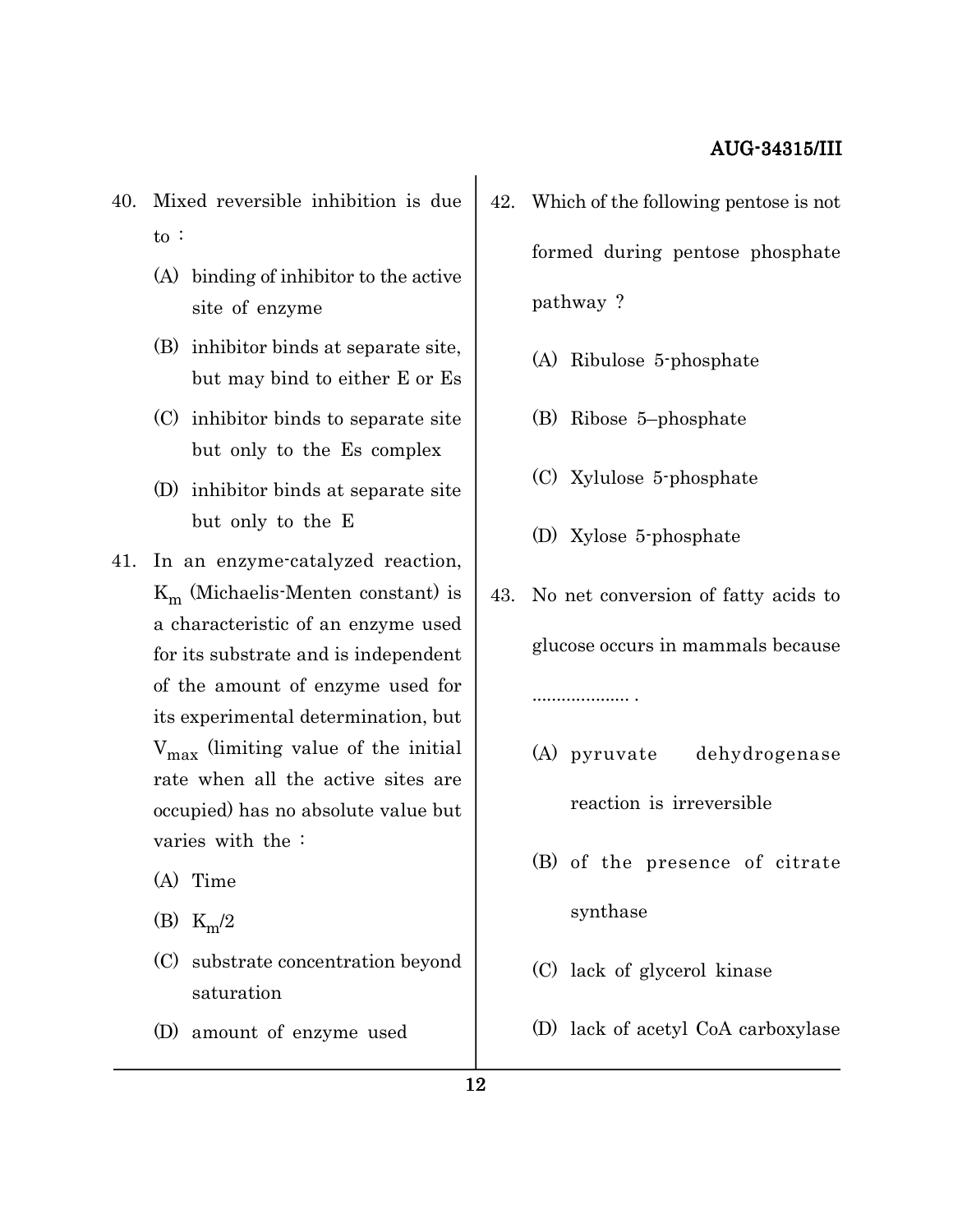- 44. Which of the following biochemical reaction shows highest standard free energy change ?
	- (A) UDP-glucose +  $H_2O \rightarrow UMP +$ glucose 1–phosphate
	- (B) Glucose 1–phosphate  $\rightarrow$

glucose 6–phosphate

- (C) Malate  $\rightarrow$  fumarate + H<sub>2</sub>O
- (D) Palmitate +  $23O_2 \rightarrow 16CO_2$  $+16H_2O$
- 45. Which of the following enzyme reactions is termed as acyl group transfer reaction ?
	- (A) Chymotrypsin
	- (B) Lysozyme
	- (C) Hexokinase
	- (D) Isomerase
- 46. Which of the following becomes oncogenic when it has a truncation in the N-terminal extracellular domain ?
	- (A) PDGFR
	- (B) EGFR
	- (C) FGFR
	- (D) GMCSFR
- 47. Cryptic splice sites are those :
	- (A) Which are used in some cells but not in others
	- (B) Which are always used
	- (C) Which are involved in alternative splicing
	- (D) Which are within exons or introns that resemble consensus splicing signals, but are not true splice sites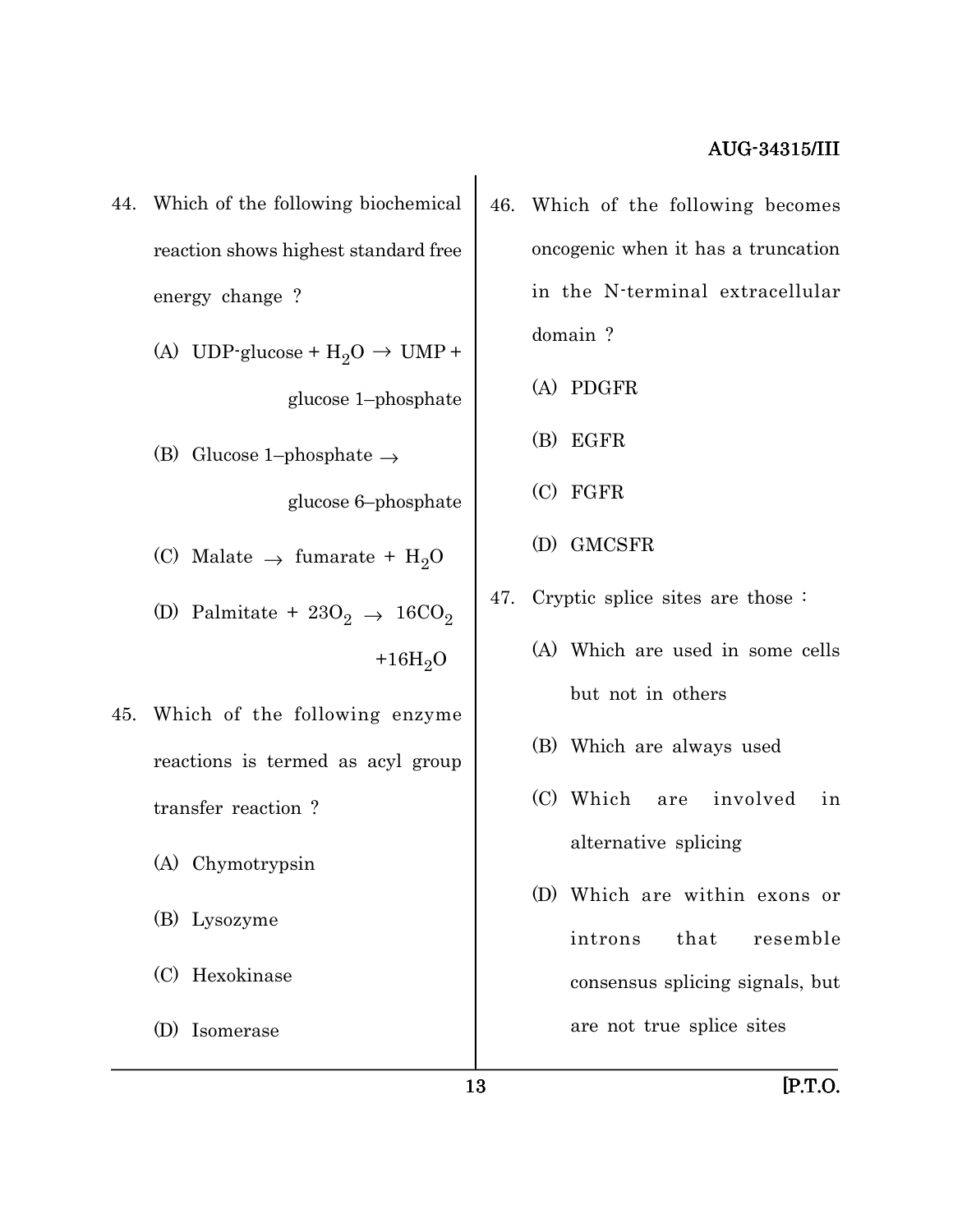- 48. The proteome of a cell is defined as :
	- (A) all the proteins that a cell is capable of synthesizing
	- (B) all the proteins present in a cell over the cells' life time
	- (C) all the proteins present in a cell at a given moment
	- (D) all the proteins that are posttranslationally modified in a cell at a given moment
- 49. Which of the following statements correctly describes the recombination frequency between two genes ?
	- (A) The closer two genes are to each other on a chromosome higher is the frequency of recombination between them
	- (B) The more distant two genes are to each other on a chromosome higher is the frequency of recombination between them
	- (C) If two genes are located on the same chromosome then no recombination events can occur between them
	- (D) If two genes are located on different chromosomes then the frequency of recombination is high between them
- 50. What is the role of the rho protein in termination of transcription ?
	- (A) It is a helicase that actively breaks base pairs between the template and transcript
	- (B) It is a DNA-binding protein that blocks the movement of RNA polymerase down the template
	- (C) It is a subunit of RNA polymerase that binds to RNA hairpins and stalls transcription
	- (D) It is a nuclease that degrades the 3' ends of RNA transcripts
- 51. Lampbrush chromosomes represent :
	- (A) DNA and multiple gene transcripts of various sizes being made
	- (B) replication of DNA
	- (C) amplification of  $r\text{RNA}$  genes
	- (D) miRNA transcripts of various lengths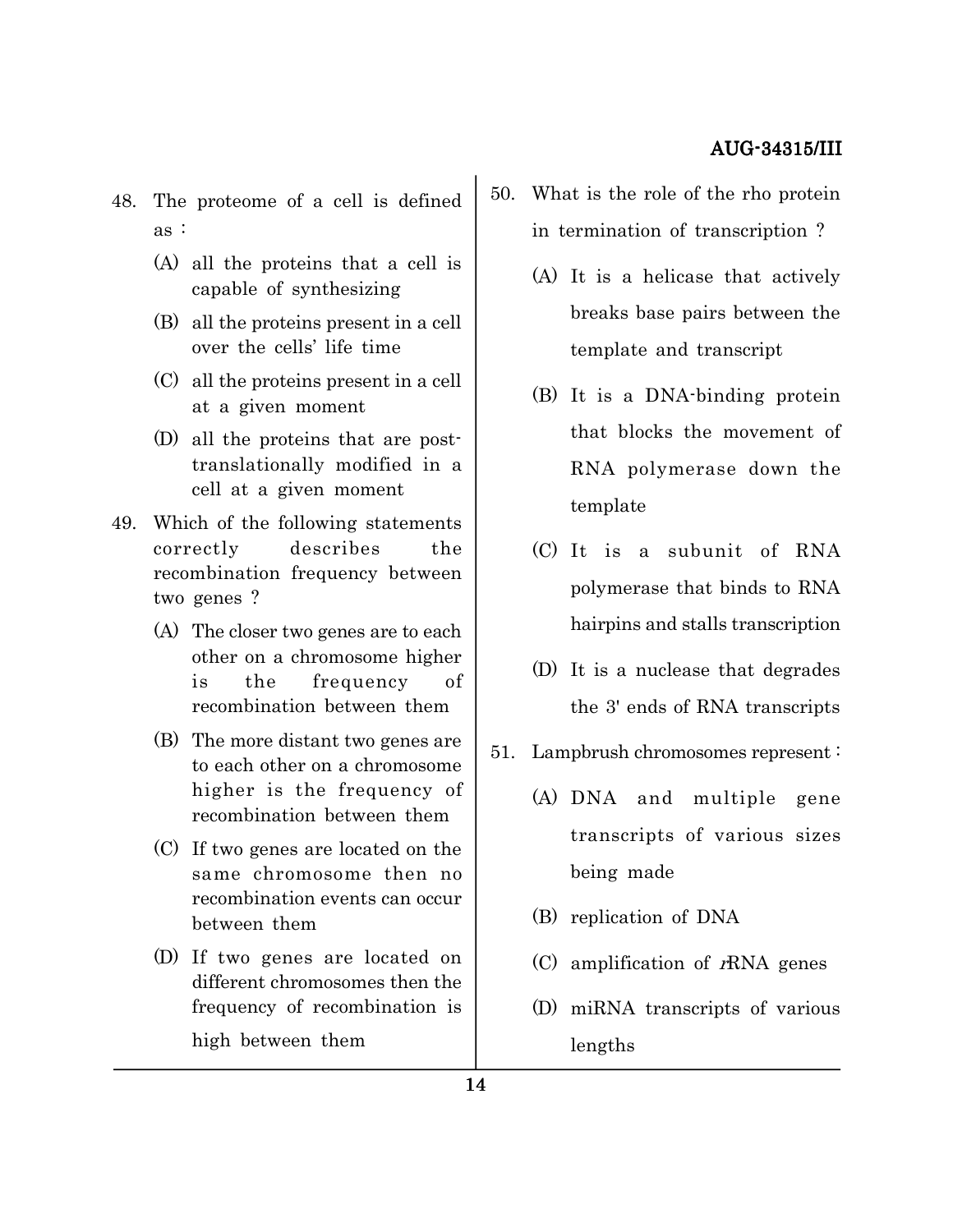- 52. What is a pseudogene ?
	- (A) A gene that is only expressed at certain developmental stages
	- (B) A non-functional gene
	- (C) A gene that contains a mutation but is still functional
	- (D) A sequence of DNA that is slowly evolving to become an active gene
- 53. Which of the following partial diploids can make  $\beta$  galactosidase and grow in a medium with lactose as a sole carbon source ?
	- (A)  $\vec{r}$   $z^+$   $\vec{y}$   $\vec{l}$   $\vec{r}$   $\vec{z}$   $\vec{y}$
	- (B)  $i^+$  o<sup>c</sup>  $z^+$   $y^+/i^+$   $z^+$   $y^+$
	- (C)  $i^+ p^- z^+ y^+ / i^+ z^- y^-$

(D)  $i^+ z^- y^+ / i^+ z^- y^-$ 

- 54. In case of uncapped mRNAs like in some viruses, ribosome binds to <sup>m</sup>RNA during initiation of translation at the ..................... . (A) initiation codon directly
	- (B) IRES
	- (C) Poly A tail
	- (D) 3' UTR
- 55. The length of DNA present in the nucleosome core particle in a somatic cell is usually :
	- (A) 100 bp
	- (B) 146 bp
	- (C) 200 bp
	- (D) 250 bp
- 56. The phenotypic effects seen in phenylketoneuria (PKU), an inherited disorder are due to :
	- (A) the accumulation of phenylketones in blood
	- (B) the absence of phenylalanine hydroxylase
	- (C) a deficiency of phenylketones in blood
	- (D) a deficiency of phenylketones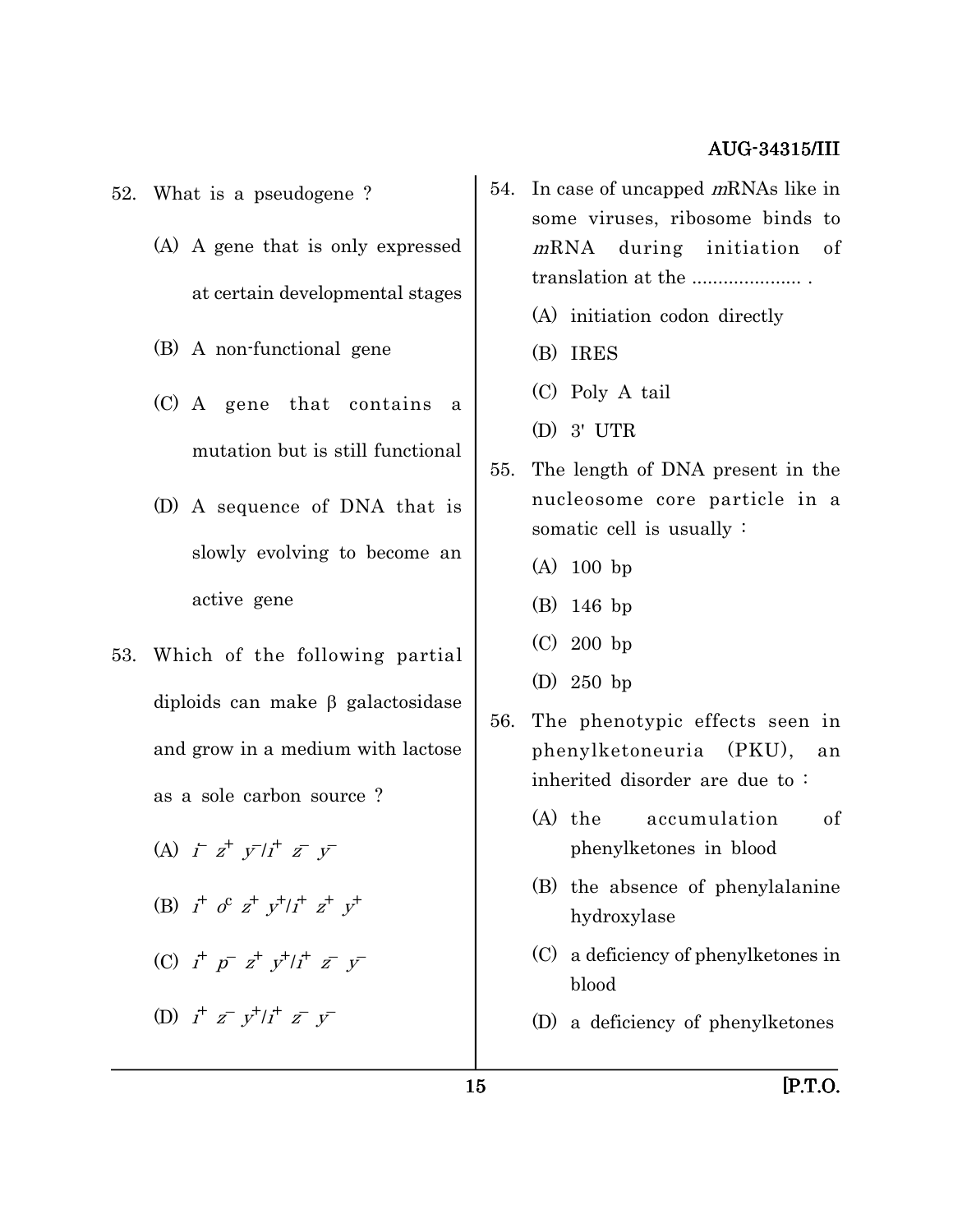- 57. According to Knudson's two hit hypothesis which provides an explanation for predisposition to Retinoblastoma :
	- (A) Mutation in Retinoblastoma gene is recessive
	- (B) Mutation in Retinoblastoma gene is silent
	- (C) Mutation is always associated with translocation
	- (D) It involves an oncogene
- 58. DNA ligase synthesizes :
	- (A) hydrogen bonds between bases
	- (B) phosphodiester bond between nucleotides
	- (C) bond between bases and deoxyribose sugars
	- (D) Peptide bonds between amino acids
- 59. Genomic library is :
	- (A) a collection of recombinant molecules with inserts that contain all of the genes of an organism
	- (B) a collection of recombinant molecules with inserts that contain all of an organism's genomic DNA
	- (C) a collection of recombinant molecules with inserts that contain expressed genes of an organism
	- (D) a collection of recombinant molecules with inserts that are sequenced
- 60. Inserting a gene encoding a pathogenic microbe's surface protein into a harmless virus produces a :
	- (A) piggyback vaccines
	- (B) virulent virus
	- (C) active disease causing pathogen
	- (D) pharmaceutical human protein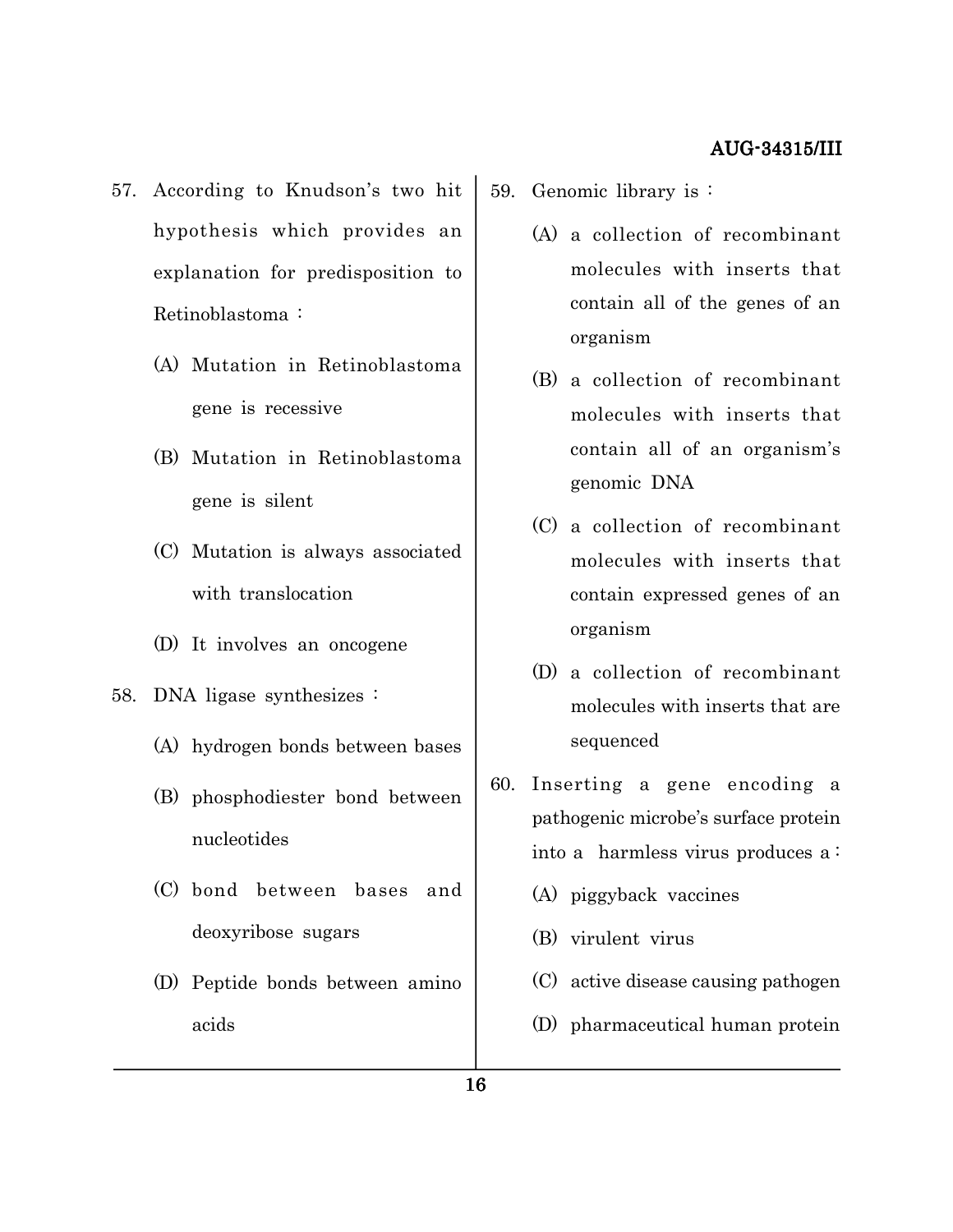- 61. Which of the following is a second messenger ?
	- (A) SiRNA
	- (B) miRNA
	- (C) cAMP
	- $(D)$  Na<sup>+</sup>
- 62. Each molecule of Na–K ATPase contains the following combination of subunits :
	- (A)  $4\alpha$
	- (B)  $2\alpha$  and  $2\beta$
	- (C)  $1\alpha$  and  $3\beta$
	- (D)  $4\beta$
- 63. Microtubule depolymerizing drug such as colchicine, is expected to:
	- (A) inhibit mitosis but allow cytokinesis
	- (B) inhibit cytokinesis
	- (C) allow mitosis beyond metaphase
	- (D) induce formation of multiple contractile rings
- 64. A beaker marked 'X' has 100 ml of water at 80°C while another beaker marked 'Y' has 200 ml water at 20°C. If we mix the two completely in 500 ml beaker and record the temperature immediately, the temperature will be closest to :
	- (A) 20°C
	- (B) 40°C
	- (C) 80°C
	- (D) 50°C
- 65. Which one of the following is an expression for the X-ray diffraction technique used for determination of structures of biomolecules, according to Bragg's law :
	- (A)  $2d \cdot \sin Q = n \cdot \lambda$
	- (B) sin  $Q = 2d$ .  $n\lambda$
	- (C)  $2d \cdot \lambda = n \cdot \sin Q$

(D) 
$$
\frac{\sin Q}{2d} = n \cdot \lambda
$$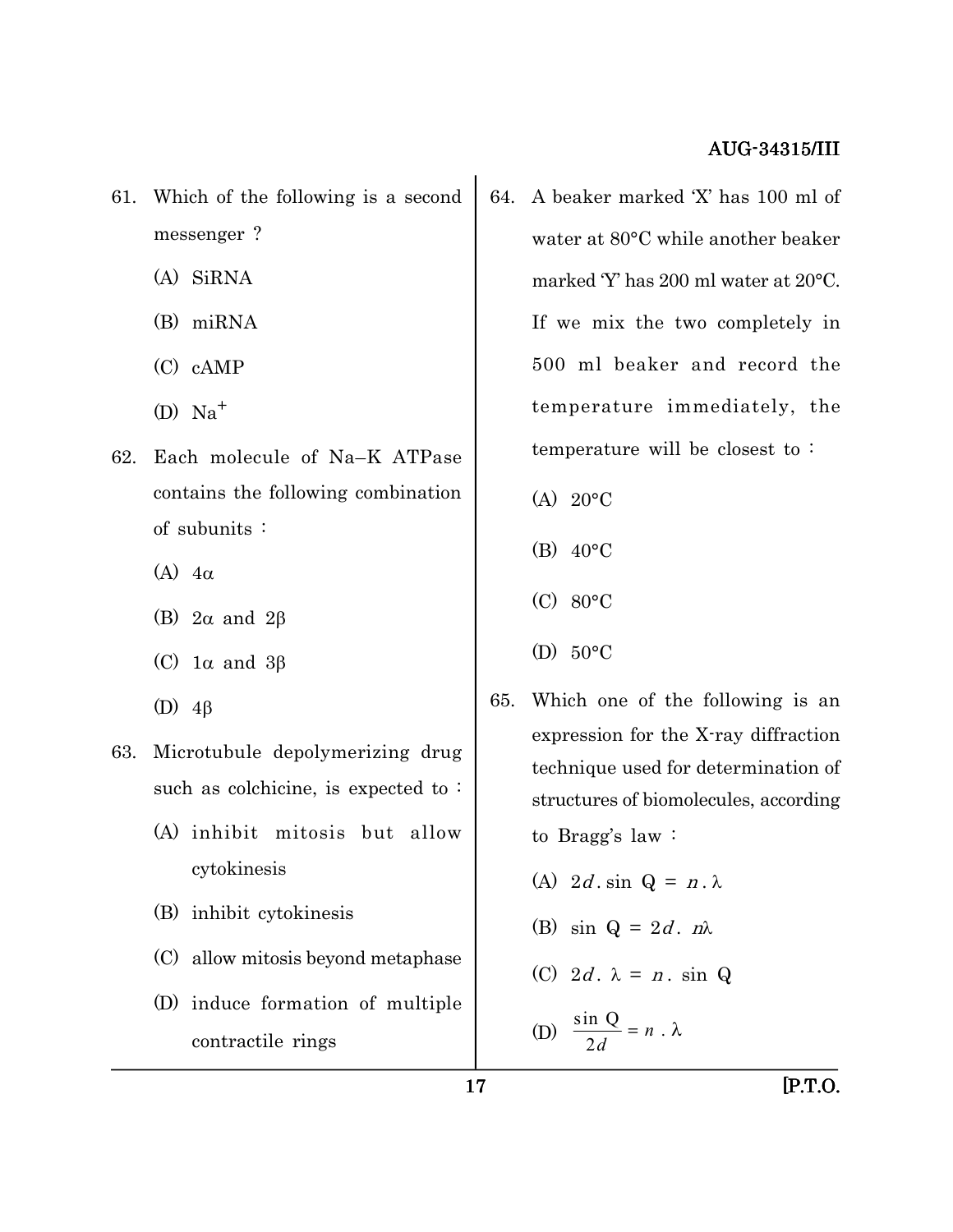- 66. Electrophoresis of a purified protein in SDS – PAGE in the presence of 2 mercaptoethanol yields two bands of 25 KDa and 35 KDa. However in a gel filtration chromatography the same protein elutes as 60 KDa protein. What conclusion can be drawn from this ?
	- (A) Protein is not purified to homogeneity
	- (B) Protein is a heterodimer
	- (C) Protein is a multimer
	- (D) Two bands observed in SDS-PAGE are due to protein degradation
- 67. Electroencephalogram is a record of electrical activity of the :
	- (A) heart
	- (B) leg muscle
	- (C) liver
	- (D) brain
- 68. An amino acid mixture consisting of phenylalanine, glycine and glutamic acid is to be separated by HPLC. The stationary phase is aqueous and the mobile phase is a solvent of less polarity than water. Choose the proper sequence of elution of amino acids :
	- (A) Phe, Gly, Glut
	- (B) Phe, Glut, Gly
	- (C) Gly, Phe, Glut
	- (D) Glut, Gly, Phe
- 69. Which one of the following is used as a feeder layer for cloning of mouse hybridoma ?
	- (A) HeLa cells
	- (B) NIH3T3 cells
	- (C) MEL cells
	- (D) sp20 cells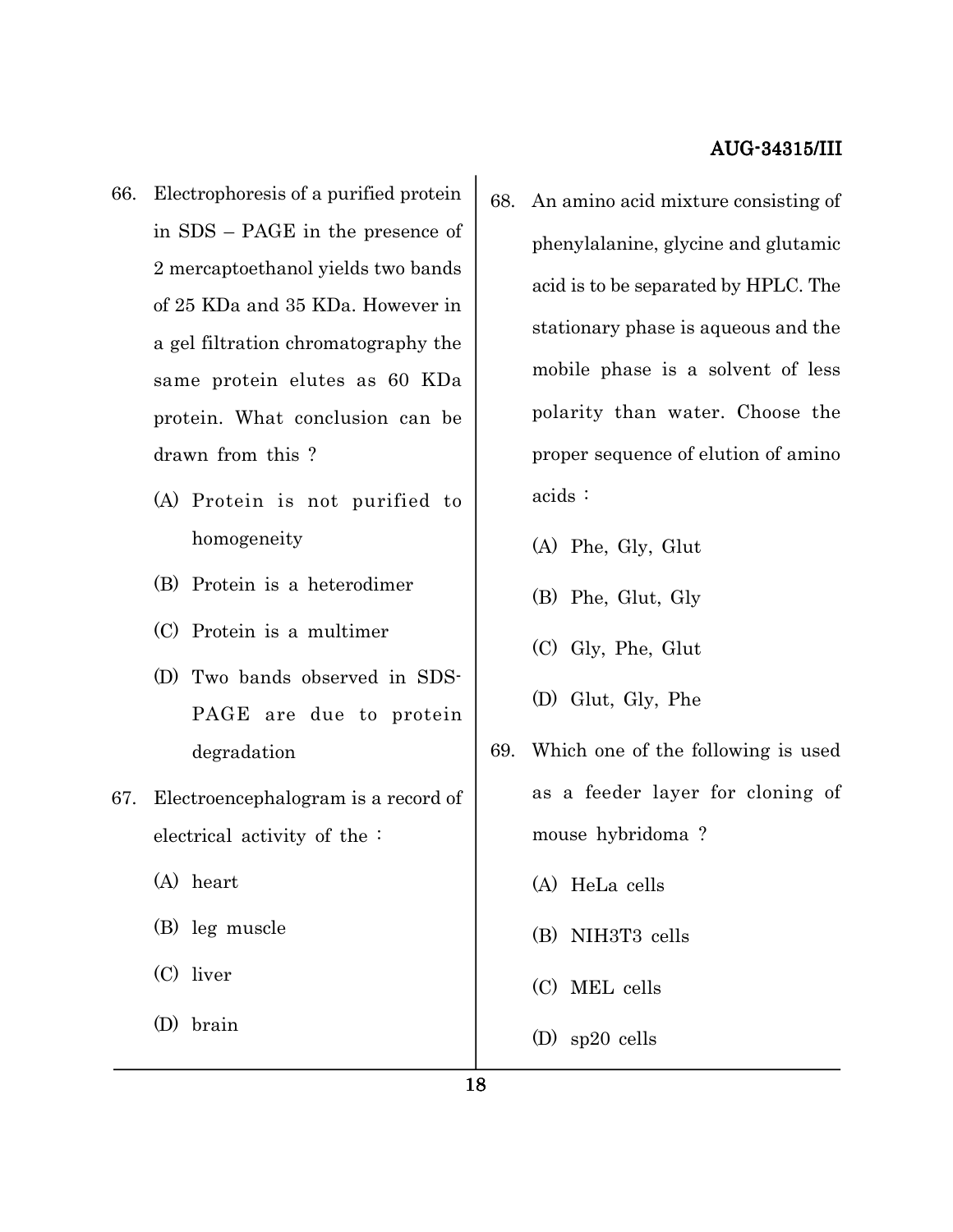- 70. One microgram of a 3kb plasmid DNA will approximately contain how many number of the DNA molecule ?
	- (A)  $3 \times 10^9$
	- (B)  $3 \times 10^{11}$
	- (C)  $3 \times 10^6$
	- (D) 6.023  $\times$  10<sup>23</sup>
- 71. Which of the following is not a method for constructing the microarrays ?
	- (A) Spotting of DNA fragments directly on the slide
	- (B) Pizoelectric printing
	- (C) Photolithography
	- (D) Crosslinking of DNA on the slides using glutaraldehyde
- 72. Which of the following molecules of same quantity absorb least in uv-visible spectra ?
	- (A) double stranded DNA
	- (B) single stranded DNA
	- (C) deoxyribonucleotides
	- (D) deoxyribonucleosides
- 73. Which of the following immunological techniques do not aggregate soluble antigens as end point ?
	- (A) Double immunodiffusion
	- (B) Immunoblotting
	- (C) ELISA
	- (D) Hemagglutination
- 74. In a z distribution, the z value of 1 represents :
	- (A) Mean
	- (B) Standard deviation
	- (C) Degrees of freedom
	- (D) Relative frequency
- 75. Chances of making a Type I error in statistical inference will be higher when :
	- (A) Sample size is > 30
	- (B)  $t$  distribution is used instead of actual distribution
	- (C) level of significance  $(\alpha)$  is lower
	- (D) confidence interval is wider